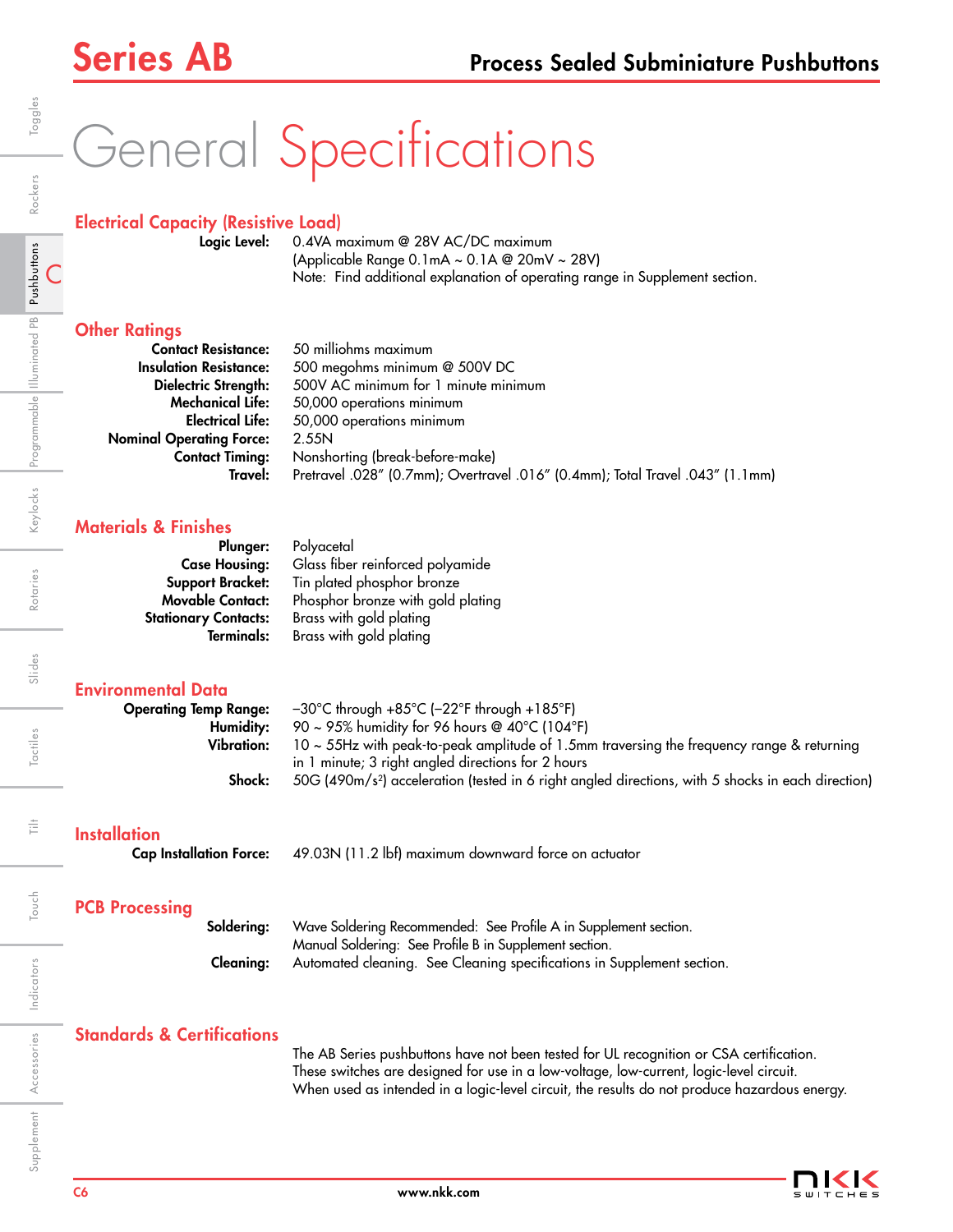## Distinctive Characteristics

Subminiature size (1/3 size of Series M switches) saves space on PC boards.

Specifically developed for logic-level applications.

Totally sealed body construction prevents contact contamination and allows time- and money-saving automated soldering and cleaning.

Award-winning STC contact mechanism with benefits unavailable in conventional mechanisms: smoother, positive detent actuation, increased contact stability and unparalleled logic-level reliability. (Additional STC details in Terms & Acronyms; see Supplement section.)

Molded-in, epoxy sealed or ultrasonically welded terminals lock out flux, solvents, and other contaminants.

.100" x .100" (2.54mm x 2.54mm) terminal spacing conforms to standard PC board grid spacing.

Matching indicators available.



Actual Size



C

Toggles

Rockers

Slides

Tactiles

Indicators

Indicators

Touch Tilt

Touch

言

Accessories

Supplement **Accessories** 

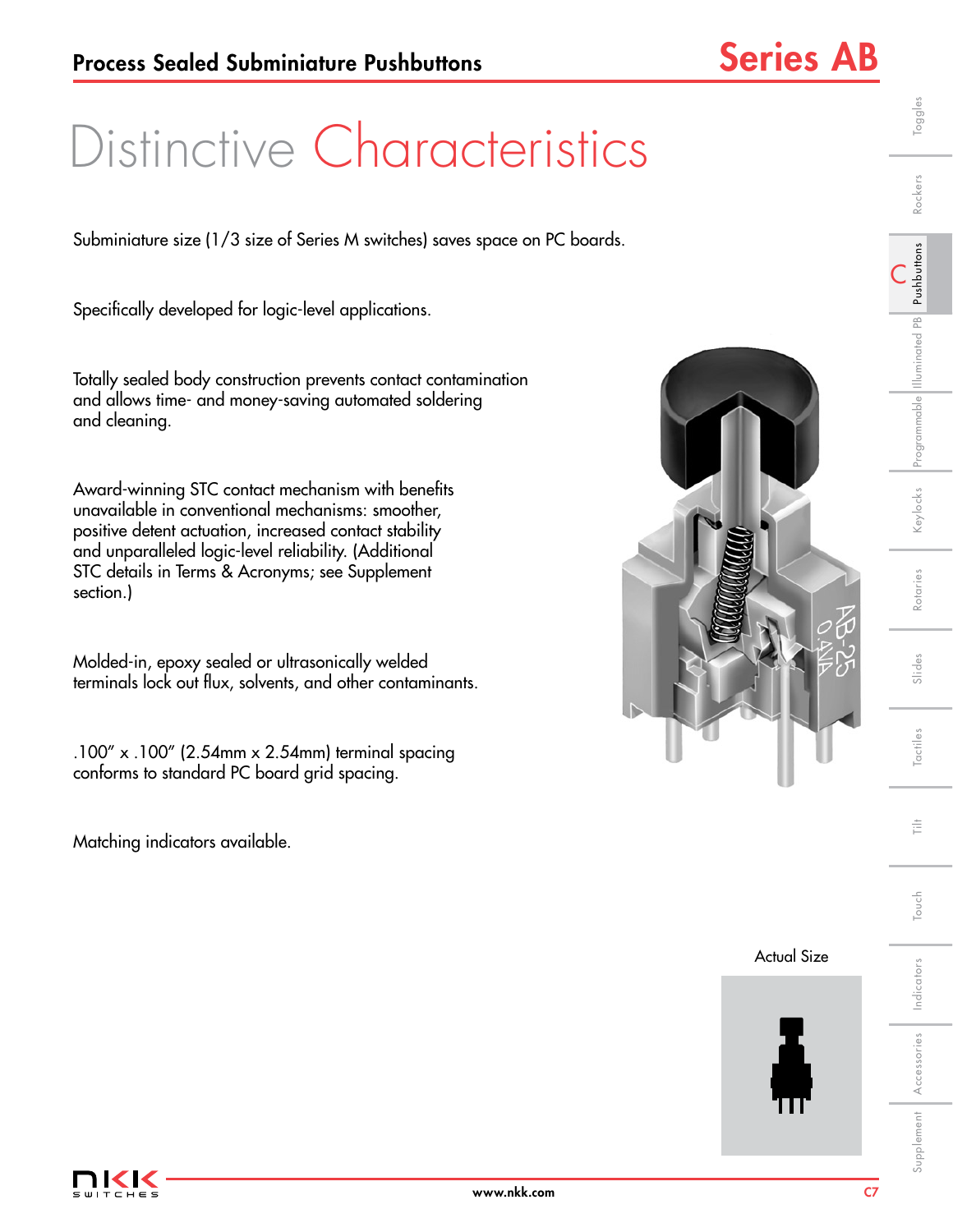

## DESCRIPTION FOR TYPICAL ORDERING EXAMPLE

### AB25AP-HA





Indicators

Indicators

ŧ

Touch

Accessories

Supplement Accessories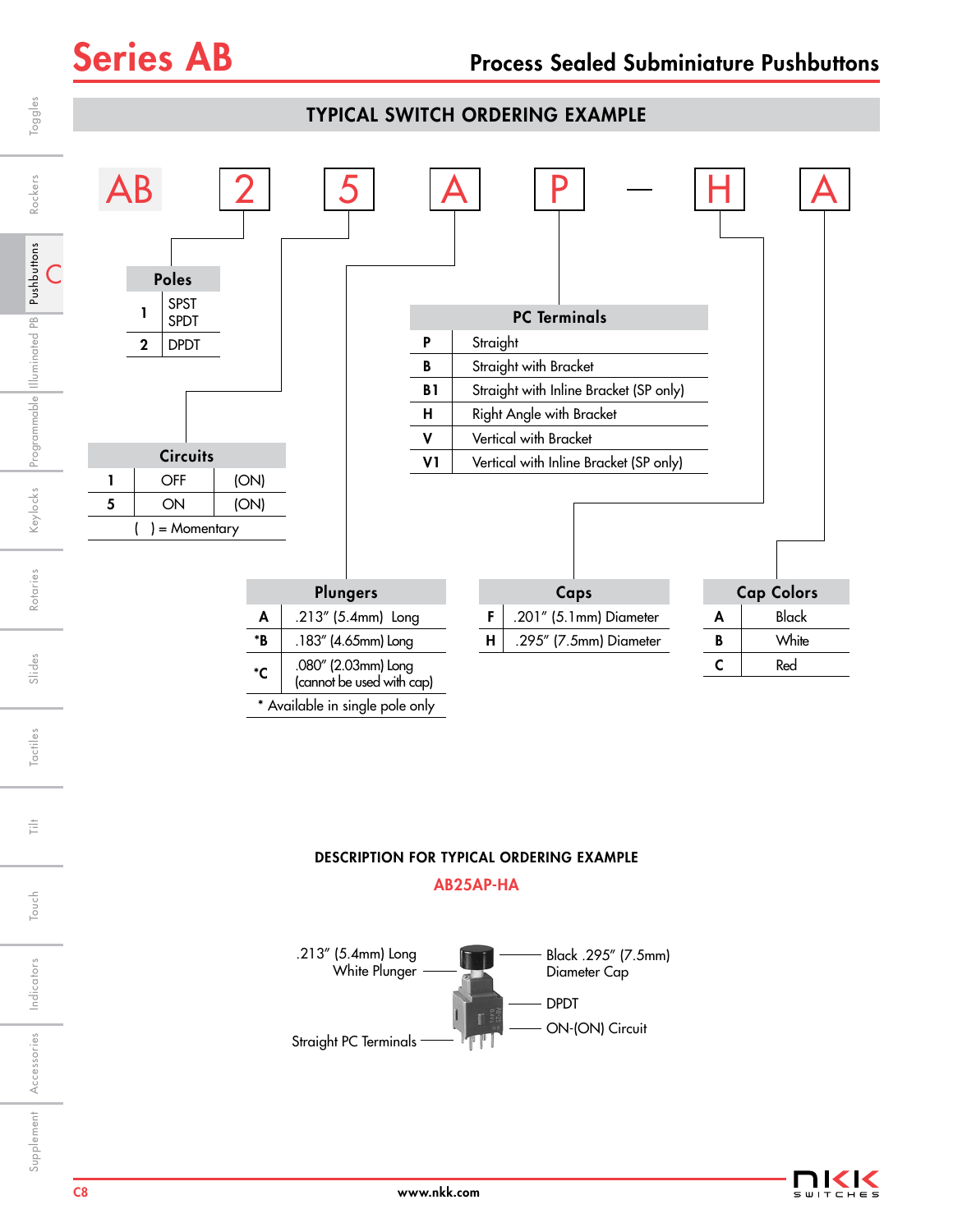## Process Sealed Subminiature Pushbuttons Series AB

### Toggles Slides | Rotaries | Keylocks |Programmable |Illuminated PB | **Pushbuttons** | Rockers | Toggles POLES & CIRCUITS Plunger Position ( ) = Momentary Connected Terminals Throw & Schematics Rockers Normal Down Normal Down Note: Terminal numbers are not Pole | Model  $Slot$  $Slot_{\sim}$ actually on the switch.  $\blacksquare$  $\blacksquare$ Programmable Illuminated PB Pushbuttons Pushbuttons INTERNAL CONNECTION C SP | **AB11** | OFF | (ON) | OPEN | 3-1 | SPST 1●⁄ ● 3 2 (COM) Illuminated PB SP AB15 ON (ON) 2-3 2-1 SPDT  $1 \bullet \bullet 3$ (COM)5 2 DP AB25 ON (ON) 2-3 5-6 2-1 5-4 DPDT  $1 \bullet \bullet 3$  $4<sub>•</sub>$ 6 PLUNGERS .183" (4.6mm) .080" (2.03mm) .213" (5.4mm)  $\mathsf{A}$   $\begin{bmatrix} 2.1 & 0 & -111111 \\ 1 & 0 & 0 \end{bmatrix}$   $\begin{bmatrix} 2.8 & 0 & 0 \\ 0 & 0 & 0 \end{bmatrix}$   $\begin{bmatrix} 1 & 0 & 0 \\ 0 & 1 & 0 \end{bmatrix}$   $\begin{bmatrix} 1 & 0 & 0 \\ 0 & 0 & 0 \end{bmatrix}$   $\begin{bmatrix} 2.8 & 0 & 0 \\ 0 & 0 & 0 \end{bmatrix}$ (2.8) Dia (2.8) Dia Long Long Long .110 Keylocks  $(2.8)$  Dia (on SP only) Supplement Accessories | Indicators | Touch | Tilt | Tactiles | Slides | Rotaries | Keylocks .110 (4.6)  $(2.03)$ (5.4) .183 .080 .213 Rotaries Standard Plunger Color: White Contact factory for red or black options. PC TERMINALS Slides **Straight** Right Angle **Vertical**  $\begin{array}{|c|c|c|c|c|}\n \hline\n P & \text{Strain} & \text{B} & \text{surail} & \text{B} & \text{with } \text{Rrac} & \text{with } \text{Rrac} & \text{with } \text{Rrac} & \text{with } \text{Rrac} & \text{with } \text{Rrac} & \text{with } \text{Rrac} & \text{with } \text{Rrac} & \text{with } \text{Rrac} & \text{with } \text{Rrac} & \text{with } \text{Rrac} & \text{with } \text{Rrac} & \text{with } \text{Rrac} & \text{with } \text{Rrac} & \text{with } \text{Rrac} & \text$ **Straight** with Bracket with Bracket with Bracket (10.16) (5.08) (0.6) Dia Typ .024 .400 .200 catiles (2.54) Typ (2.54) Typ .100 (5.08) .100 .200 (5.08) (2.54) Typ .100 (0.5) Typ .020 (0.6) Dia Typ .024 (2.54) Typ .<br>(1.Dia Typ .100 .200  $(2.54)$  Typ. (5.08) Typ .200  $^{(0.3) \text{ Type}}$  .  $^{(0.3) \text{ Type}}$  . 024 Typ .027 Typ .027 Typ .028 (0.6) Dia Typ (5.08) .024  $(5.0$ .200 (0.3) .200 .012 (0.8) .031 (0.7) (0.3) .028  $.012$ <sup>-</sup> (0.7) (0.5) 言 Touch Tilt .020 .028 (8.8) (9.0) .354 (9.0)  $^{[9.0]}_{.354}$  (8.8) (8.8) (9.0) .354 (9.0)  $.354$   $.346$ .346 .346 .346 .346 Use of a support bracket is recommended to increase PCB mounting strength and stability. Touch B1 & V1 terminal dimensions appear on the pushbutton drawings which follow. SLIP-ON CAPS Indicators Indicators AT475 AT496  $\mathbf{F}$   $\mathbf{R}$   $\mathbf{A}$   $\mathbf{A}$   $\mathbf{A}$   $\mathbf{B}$   $\mathbf{C}$   $\mathbf{C}$   $\mathbf{C}$   $\mathbf{C}$   $\mathbf{C}$   $\mathbf{C}$   $\mathbf{C}$   $\mathbf{C}$   $\mathbf{C}$   $\mathbf{C}$   $\mathbf{C}$   $\mathbf{C}$   $\mathbf{C}$   $\mathbf{C}$   $\mathbf{C}$   $\mathbf{C}$   $\mathbf{C}$   $\mathbf{C}$   $\mathbf{$ .295" (7.5mm) Diameter Cap (2.8) Dia  $(2.8)$  Di .110 .110 Accessories (5.1) Dia .201 (7.5) Dia Accessories Material: Polyamide Material: Polyamide .295  $(6.3)$ <br>.248 (4.0) (4.0) .248 (5.4)  $.248$   $.213$   $.157$  $\begin{array}{|c|c|c|c|c|}\n 157 \\
\hline\n 213 & \overline{157}\n \end{array}$ For use with For use with .213 plungers A & B only. plungers A & B only. Supplement Colors Available: **A** Black **B** White **C** Red  $\mathsf{A}$   $\vert$   $\mathsf{B}$   $\vert$   $\mathsf{W}$   $\vert$   $\mathsf{W}$   $\vert$   $\mathsf{C}$



www.nkk.com and the community of the community of the community of the community of  $\mathbb{C}$ 9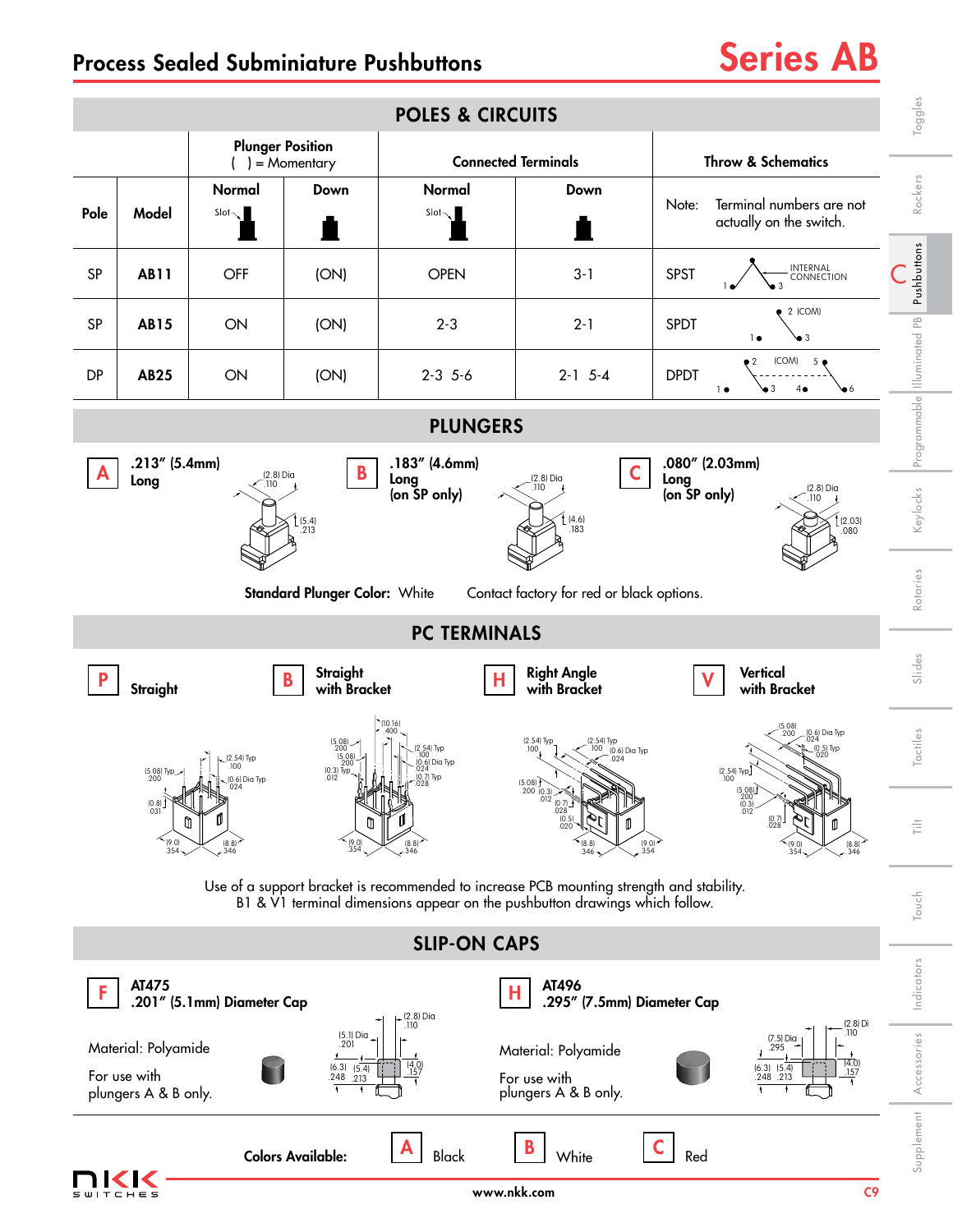

K K s w